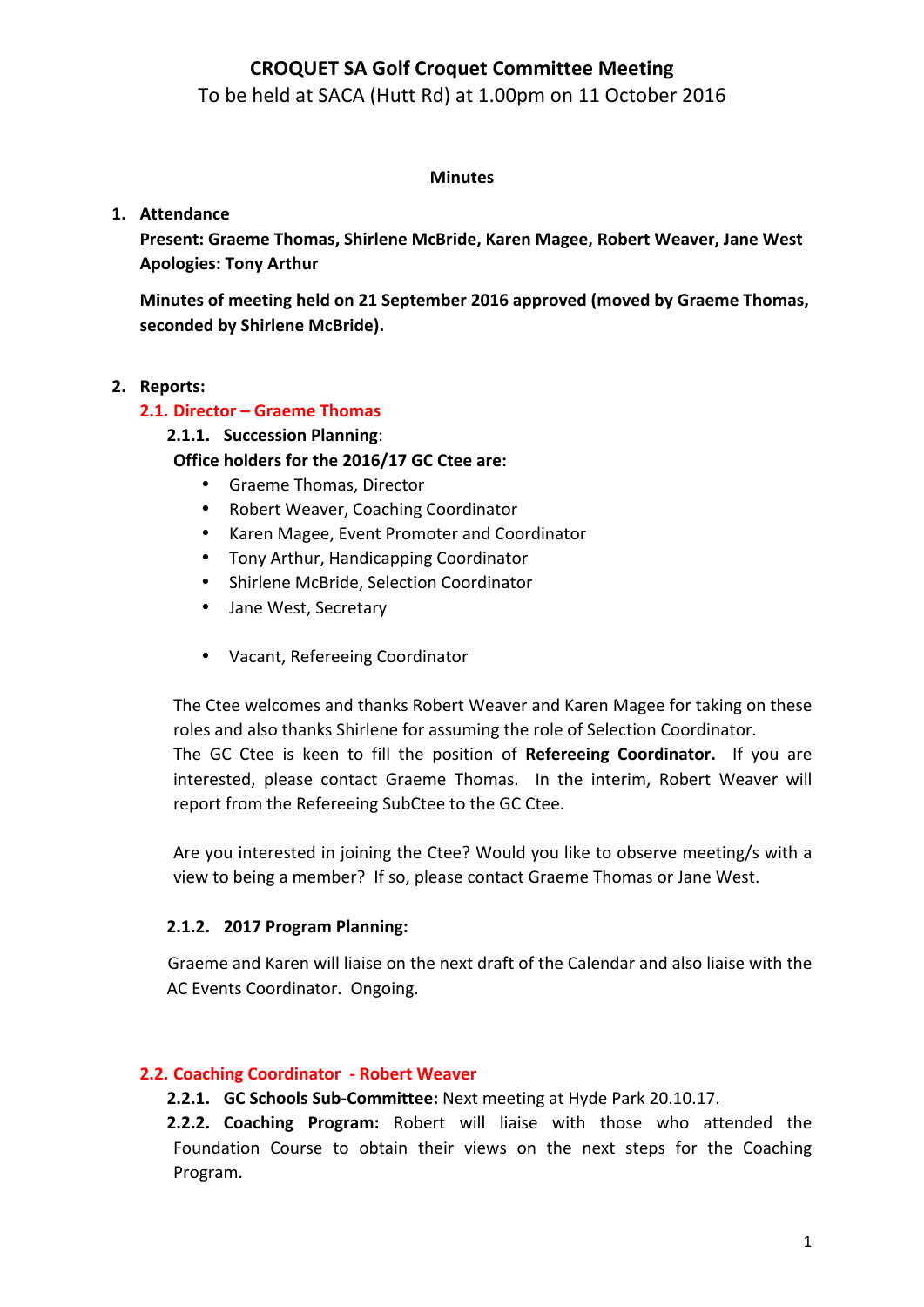To be held at SACA (Hutt Rd) at 1.00pm on 11 October 2016

#### 2.2.3. Development Squad: To be further discussed.

#### **Other Business:**

**Coaching Workshop:** Robert Weaver followed up with a further coaching workshop at North Adelaide.

#### **2.3. Event Promoter and Coordinator– Karen Magee**

#### **2.3.1. Duration of Matches:**

Email sent  $22/9/16$  to advise players that for the remainder of the Weekend Pennants matches, first and second colours would start at opposite corners.

The Ctee discussed the idea of having a special meeting early in 2017 for GC Club Captains. Matters to be discuss included:

- Timing of pennant matches and expedient play
- Refereeing issues
- Clearance requirements
- Handicapping issues.

Club Captains will be sent an invitation in due course.

**2.3.2. Fleurieu Pennants:** Commenced. Jim Grindrod is managing this. Thank you, Jim.

#### **2.3.3. Clarification of Clearance Form Requirements:**

For follow up.

**\*\*\*Action:** 

- Karen M and Jane W will liaise to draft additional clarifying information that is in line with SACA Regulations and By-Laws and is to be included on **the Player Clearance Form**
- Graeme will liaise with Eileen to ensure that the clearance process is **consistent in both codes.**

**2.3.4. Disputes Committee:** Members are Karen Magee, Chair, Graeme Thomas and Tony Arthur.

**2.3.5. Provision of supper at home game matches:** Survey emailed 22/09/16 and results as followed emailed 25.09.16.

Almost two thirds of the people who responded were happy not to have supper.

Outcome: Clubs and players are no longer required to provide a formal supper, but both are able to have a cuppa and/or a drink from the bar if they wish.

The entry for the visiting team is still \$5 per person to assist with lighting and lawn fees

#### **2.3.6. Upcoming Events:**

• Women's South Australian Championship Singles 14 - 16 October 2016: 7 entries, 1 withdrawal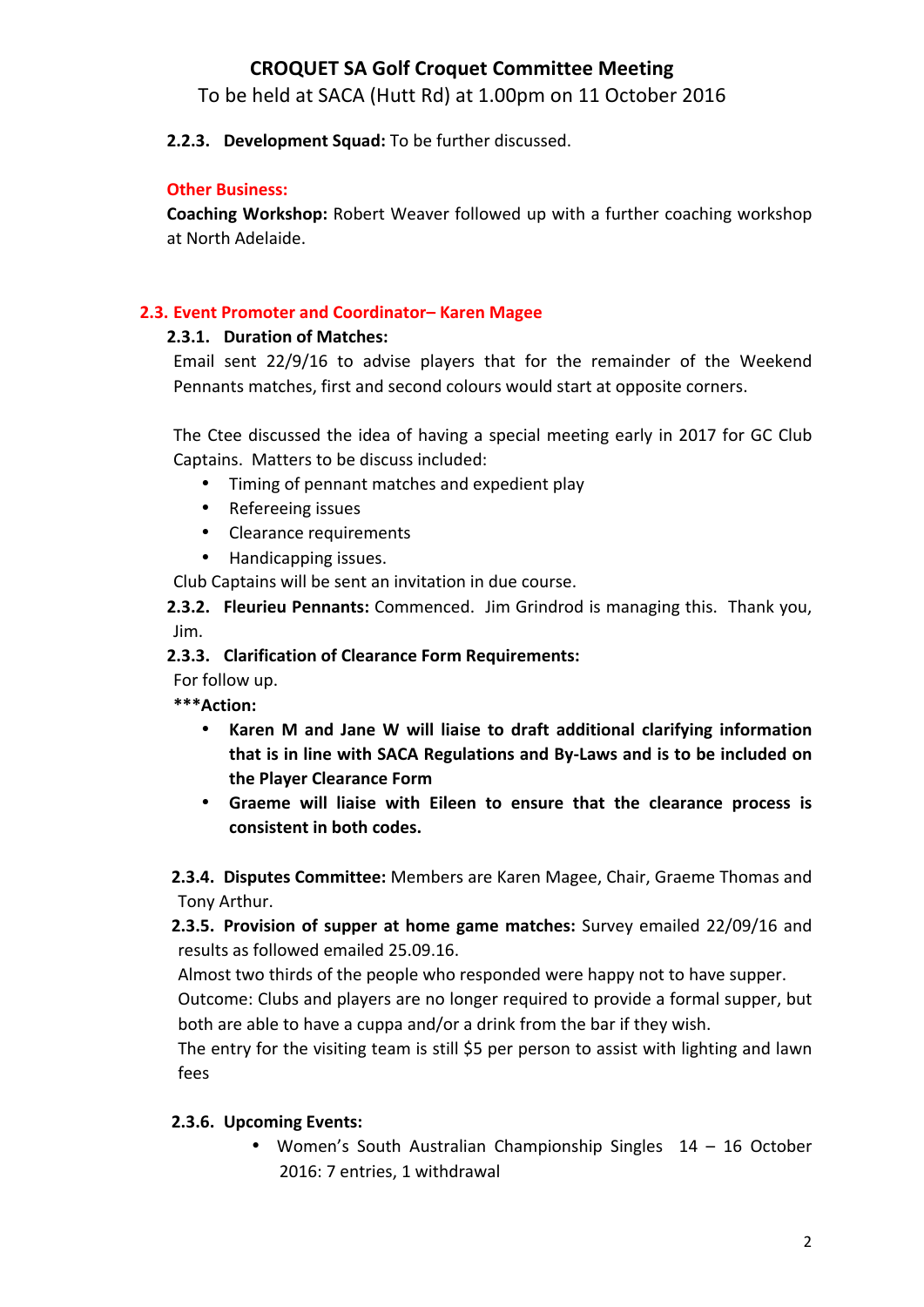To be held at SACA (Hutt Rd) at 1.00pm on 11 October 2016

- Men's South Australian Championship Singles 21 -23 October 2016: 11 entries
- Spring Pennants Open, 6+, 9+: started early October
- Spring Aggregate 24+: started early October
- Nominations called for Spring Singles 6+: 8 10 November

#### **Events Results**

**Winter Pennants:** Congratulations the **Open** winner, Hyde Park Kings and the runner-up, Norwood and also to the 8+ winner, Norwood and runner-up, Hyde Park.

**Winter Doubles Aggregate 24+:** Congratulations to the winner, Hyde Park Stars and runner-up, Norwood Blue.

#### **2.4 Handicap Coordinator : Tony Arthur**

# 2.4.1 **Handicapping: World Ranking for Events**

**Ongoing** 

#### **2.4.2 Standing Item - New Handicapping System:**

- Information about the new GC Handicapping System including information about the GC Handicapping Regulations and GC Rule 16 Australian Version can be found on the Croquet Australia website. https://croquet-australia.com.au
- The new Handicap Card is being prepared by ACA

#### **Other Business:**

2.4.3 Filling in the current Handicap Card: \*\*\*Action: Karen will email out advice **on this to the General List.**

#### **2.5 Refereeing Coordinator: Vacant**

- 2.5.1 **Referee Sub-Ctee:** 
	- GC Referee SubCtee Rules Presentation Workshop at Glenunga due to be held on 13 September 2016 was postponed due to bad weather. A new date has been set for 25 October 2016.

**2.5.2** An Advanced Rules Course and Referee workshop will be on a date and venue to be advised.

#### **2.6 Chair of Selection: Shirlene McBride**

#### **2.6.1 State Squad:**

- The State Team will have a final get-together for 2016 on 28 October for a debrief and hit up (Pizza). The Coach and Captain will provide reports to the Board.
- First session for State Squad is on 18 November 2016; members of the State Team have automatic inclusion.